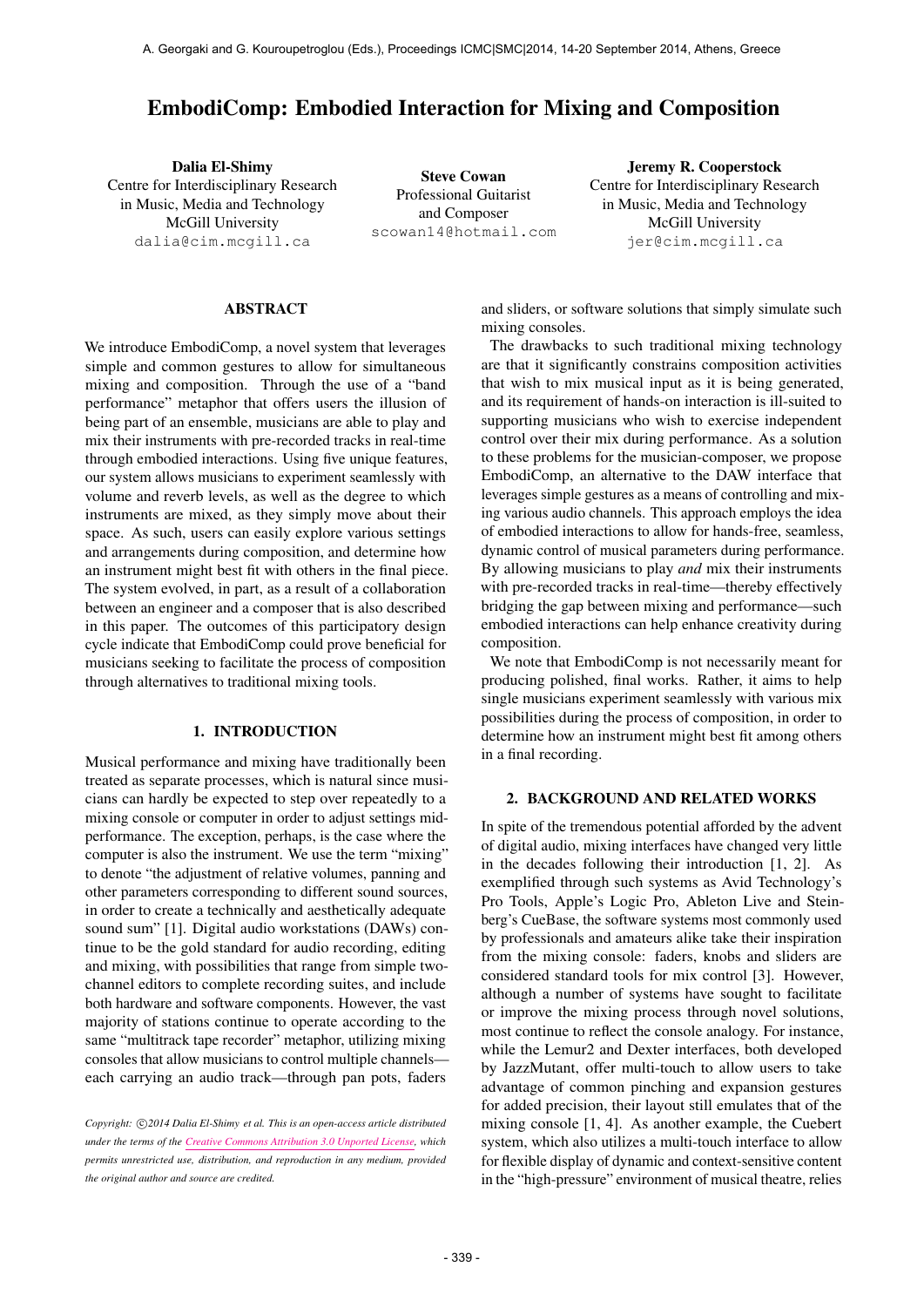on a traditional mixing board paradigm as well [2].

Nonetheless, a few alternatives have been proposed. For instance, Pachet et al. introduced the concept of "dynamic audio mixing", which offers listeners direct control over the spatialization of musical pieces [5]. To facilitate this process, while allowing users to move more than one sound source at a time, the authors employ a constraint paradigm that aims to preserve the properties of the configuration of sound sources that need to be satisfied in order to maintain "coherent, nice-sounding mixings". Such ideas were implemented through MusicSpace, a system whereby speaker icons representing sound sources, and an avatar representing the listener, can be moved graphically to induce real-time changes in the spatial arrangement of an overall piece [6]. This work can also be seen as an example of the emerging active music listening paradigm, which gives listeners the ability to mix and manipulate the different constituent sources, or "stems", of a musical piece on their own [7]. Similarly, Carrascal et al. developed an interface that allows its users to manipulate spatially arranged sound sources, in an attempt to take into account modern mixing technologies such as surround and 3D audio [1]. Another example is the waveTable, a tabletop audio waveform editor that combines multi-touch and tangible interaction techniques, allowing users to manipulate sound samples directly [8]. Furthermore, the Chopping Board allows users to "chop" and re-sequence tracks through interaction with a physical "editing pad" that can detect their gestures through a combination of infrared and touch sensors [9]. Our final example is Noisescape, a 3D first-person computer game where users can collaboratively compose complex musical structures, by creating and combining elements with varying physical attributes [10]. However, much like those inspired by mixing consoles, the systems described here do not support simultaneous performance with an instrument and mixing by the same user. Therefore, we turn instead to the concept of embodied interactions as a solution that allows for hands-free, seamless, dynamic control of musical parameters mid-performance.

The idea of embodiment is deeply rooted within the musical context, with Godøy et al. describing the well-established links between musical sounds and sound-producing movement as an "embodied understanding of music perception and cognition" [11]. Embodied music cognition views the relationship between sound and movement as having its roots in the broader paradigm of embodied cognition, which stipulates that people relate perception to mental stimulations of associated actions. For our purposes, however, we use the related notion of embodied interaction commonly found in human-computer interaction research, and described by Antle et al. as "leveraging users' natural body movement in direct interaction with spaces and everyday objects to control computational systems" [12]. Examples of this notion within the context of music include the Sound Maker system, which was designed to map a user's location and movement to changes in the pitch, tempo and volume of an electronically-generated percussive stream, and can also be seen as providing an alternative to traditional mixing techniques. Furthermore, the Ariel system, designed by Corness and Schirphorst, system responds to gestures utilized by musicians during improvisation with simulated breathing sounds. Ariel was specifically designed to capitalize on the ability of skilled musicians to exchange, detect and tacitly respond to cues for interpersonal interactions [13]. Finally, Bakker et al. advocate the use of embodied interaction within the context of musical learning for children. As an example, the authors developed the Moving Sounds Tangibles, a system that allows children to learn abstract sound concepts such as pitch, volume and tempo by manipulating a set of interactive tangibles designed in accordance with various schemata, or higher-order cognitive structures that emerge from recurring patterns of bodily or sensori-motor experience [14].

#### 3. SYSTEM DESCRIPTION

EmbodiComp allows for simultaneous performance and mixing according to a "band performance" metaphor: a musician using the system is given the illusion of performing alongside two virtual "band members", each of whom is assigned a pre-recorded track. A graphical user interface (GUI), seen in Figure 1, offers a top down view of all participants, including the user, as avatars. The musician can then play their instrument and interact with the other band members' tracks according to the system features described next.

# 3.1 Features

EmbodiComp currently offers musicians the following five features:

- Dynamic volume: As a user moves *towards* the avatar of another band member, the pre-recorded track associated with that band member is experienced as gradually increasing in volume. The converse holds true as the user moves away from that band member's.
- Dynamic reverb: As a user moves *away* from the avatar of another band member, the pre-recorded track associated with that band member is experienced as gradually increasing in reverberation. The converse holds true as they move towards that band member's avatar.
- Mix control: This feature allows the user to change the mix of their instrument with the pre-recorded tracks by tilting their head. Tilting to the left will move the sound of their instrument, along with that of the band member whose avatar is to their left, entirely to the left headphone. The track of the band member whose avatar is to their right will be heard unaccompanied through the right headphone. The converse holds true when the user tilts their heads to the right.
- Track panning: A user can isolate each of the prerecorded tracks by changing their body's orientation. Turning their body to the left will allow them to hear only the track of the band member whose avatar is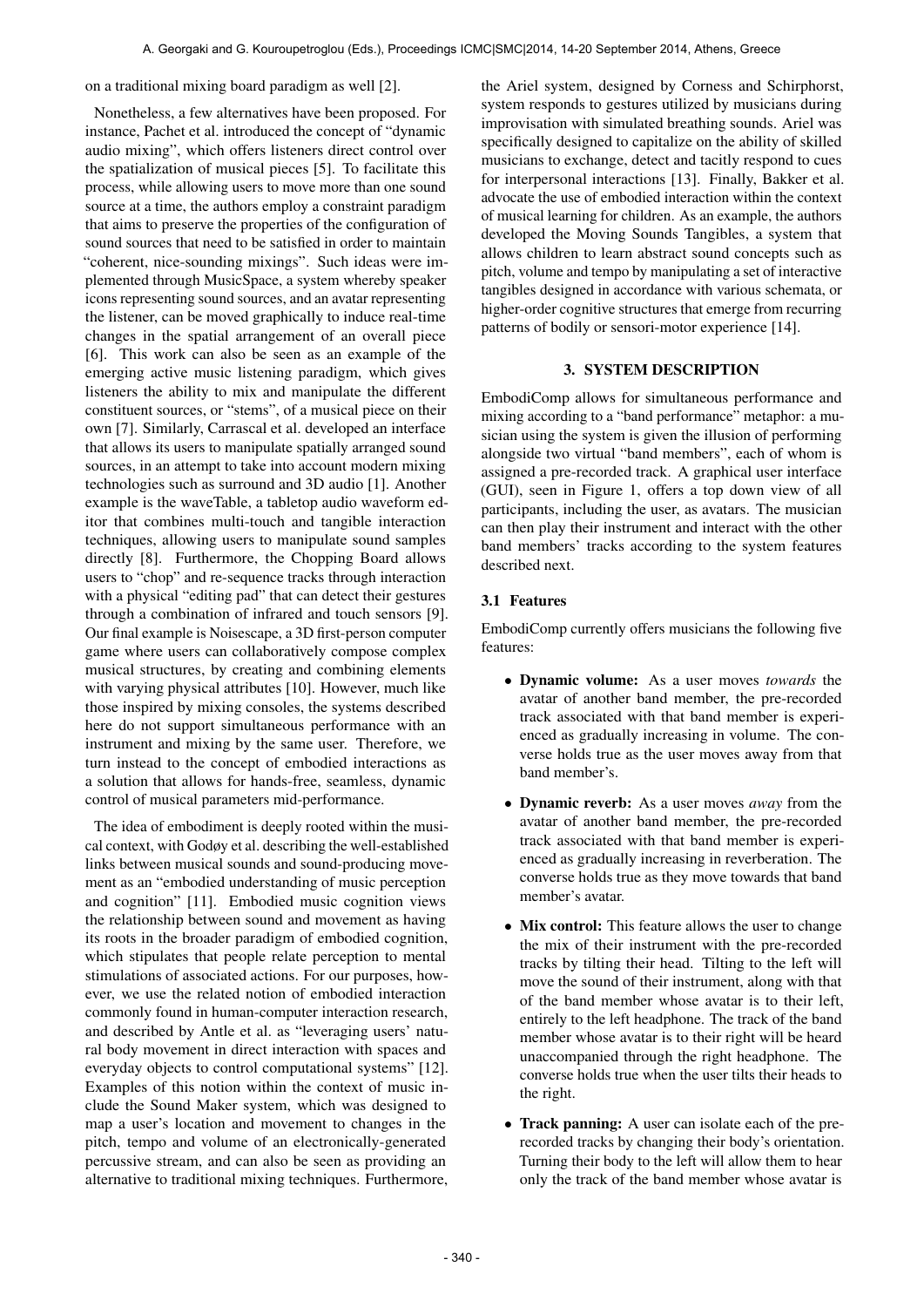

Figure 1. Main graphical user interface, which includes a control panel and animated graphics. The user's avatar is in red.

to their left, entirely through the left headphone. The track of the band member whose avatar is to their right will become silent. The user's own instrument will continue to sound the same, coming through both headphones. The converse holds true when the user turns their body to the right.

• Musician spatialization: This features allows a user to experience the pre-recorded tracks as spatialized sound sources within their own space. The spatialization effect is determined by the user's body orientation, and changes accordingly.

#### 3.2 Graphical User Interface

As mentioned above, EmbodiComp offers musicians access to a main graphical user interface, seen in Figure 1, that serves a number of functions. First, the avatars representing the user among the band members are dynamically animated to graphically reflect the changes in sound effected by the system features. In addition, the panel on the left side of the main GUI, allows users to set the base volume and reverb levels for themselves and the pre-recorded tracks at the very start of a session. It is those base values that are subsequently affected by the system features. The panel also allows users to start and stop the system, calibrate the tracking device, and select the sensitivities of the dynamic volume and dynamic reverb features.

Users also have access to the secondary GUI seen in Figure 2, which allows them to select the system features they would like to use, and move the avatars of the virtual band members, independently of their actual physical positions. Moving the avatars allows users to experiment with the subset of the overall dynamic volume and dynamic reverb ranges they experience. Specifically, the range for both

features is determined as a function of the minimum and maximum possible distances between any two avatars. If a user moves one band member's avatar significantly closer, this in turn reduces the maximum distance that can be achieved relative to that avatar as the user moves about in their physical space. As a result, they will experience a subset of volume changes closer to the higher end of the possible dynamic volume range, and a subset of reverb changes closer to the lower end of the possible dynamic reverb range for the track associated with that particular avatar.

#### 3.3 Configuration

Our system configuration can be seen in Figure 3. The musician's instrument is captured by an audio interface, such as the Roland Edirol FA-101. It is then routed, along with two pre-recorded tracks loaded in a sequencer such as Ardour, to our SuperCollider (SC) software via the JACK Audio Connection Kit. The musician's position and orientation information is tracked by a Microsoft Kinect, and also sent to our SuperCollider software via Open Sound Control messages. Such information is then used to process the audio streams according to the user's choice of system features described above. Subsequently, the resulting mix is sent back to JACK, where it can be routed to the audio interface for playback, and to the sequencer for recording. We note that, as an alternative to loading pre-recorded tracks in a sequencer, a musician can also choose to mix his instrument with tracks recorded on-the-fly and played back through a Loop Station connected to the audio interface. In either case, the tracks can be routed to SuperCollider as separate channels.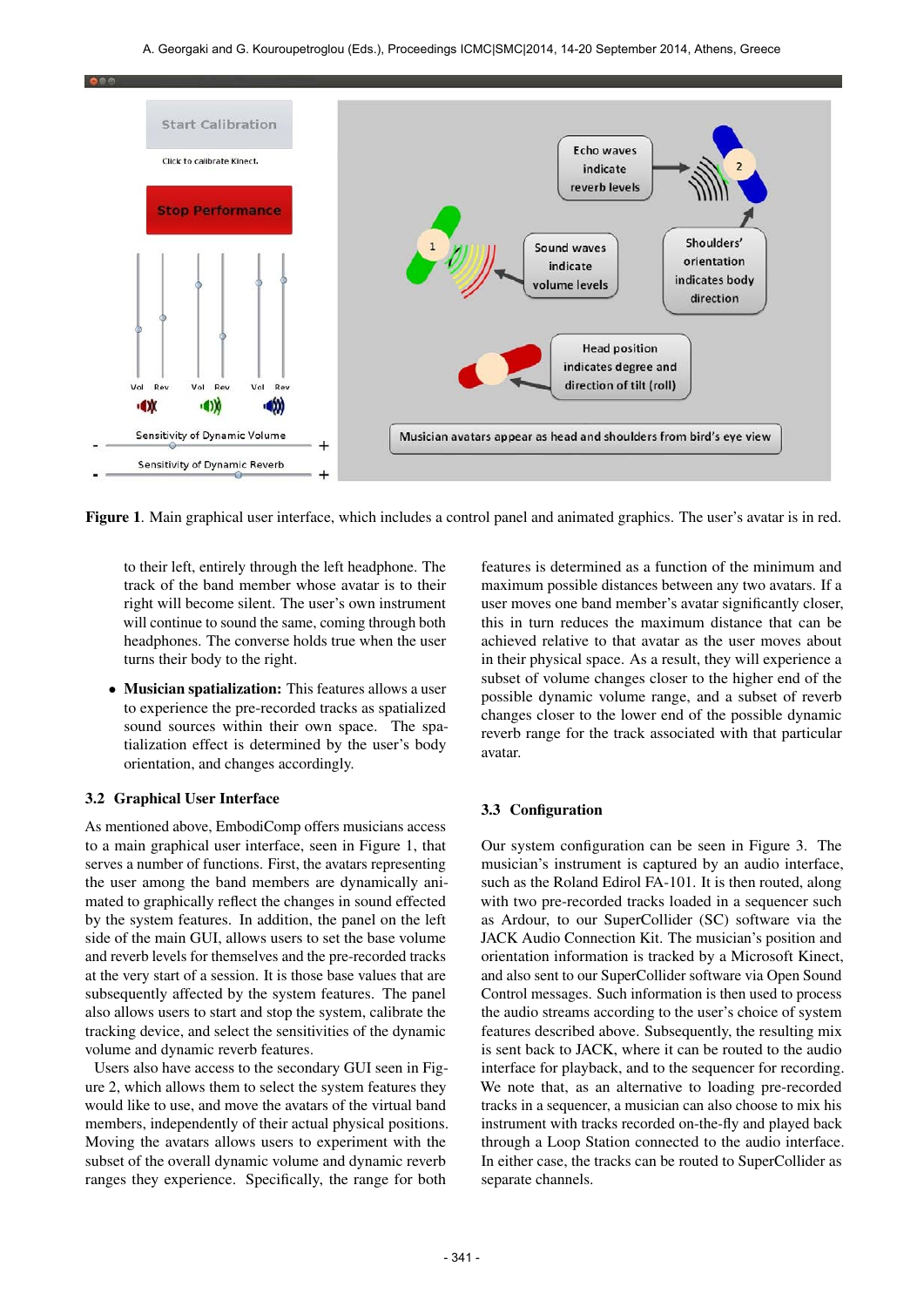A. Georgaki and G. Kouroupetroglou (Eds.), Proceedings ICMC|SMC|2014, 14-20 September 2014, Athens, Greece



Figure 2. Secondary graphical user interface for feature selection and avatar control.



....... Software Connection

Figure 3. Configuration of the system's hardware and software components.

## 4. PARTICIPATORY DESIGN CYCLE

Inspired by a previous project on augmented distributed performance described in reference [15], we had developed a prototype for EmbodiComp that encompassed three of the features described in Section 3.1: dynamic volume, track panning and musician spatialization. In a bid to further refine the system's existing features and explore new ones, while simultaneously gauging the extent to which it could support the creative process, we invited a composer to take part in a participatory design cycle. We opted for the "cooperative prototyping" participatory design technique, which entails delivering a system to its endusers as a series of iterative prototypes, each of which gradually adds functionality. Cooperative prototyping offers several advantages, including enhanced communication by grounding discussions in concrete artefacts, and improved working relations through a sense of shared ownership of the resulting system. The success of this technique hinges on presenting each prototype as a "crucial artifact in the end user's work", which allows them to form ecologically valid impressions of the system [16]. As a result, the composer was simply asked to write a few musical pieces using EmbodiComp, and informed that his criticisms and suggestions, no matter how extensive, would play a crucial part in shaping any further iterations of the system.

### 4.1 Methodology

Our collaboration with the composer lasted 14 weeks, with sessions being held on a regular basis every 1-2 weeks. The composer spent the first few sessions familiarizing himself with the system, and determining how to best approach his given task. After this introductory phase, he began shifting his focus towards experimentation. Each session would begin with a discussion of any changes made to the system as a result of previous suggestions. Subsequently, he would spend a few hours playing music and interacting with the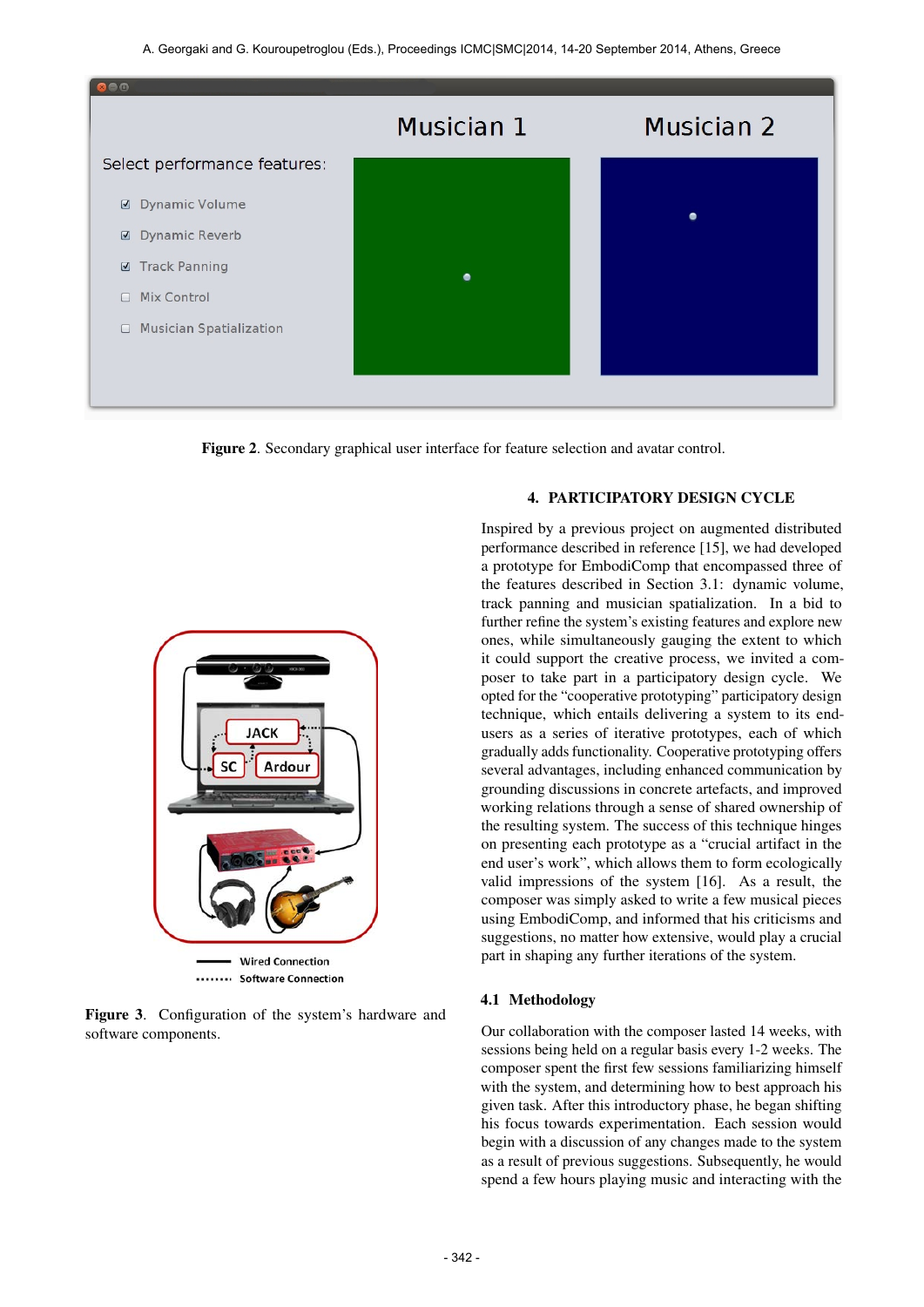system. During this exploratory stage of the session, the composer would typically record his impressions in pointform notes, while we provided our assistance on demand, and only in a technical capacity to resolve any glitches with the system, or make clarifications. Afterwards, a discussion would be held, allowing the composer to share the notes he had made, and describe how our prototype could be improved for the following week's session. The composer would then take a few days to expand on the ideas contained in his notes, before sending us a full report that typically included additional details and explanations for his recommendations, and comments on the progress of the pieces thus far. In the final weeks, as the composer determined the system to have reached a satisfactory state and, with fewer recommendations to make, he began to immerse himself fully in the process of composition.

#### 4.2 Outcomes

In addition to making recommendations for improving existing features, the composer was the source behind new additions to EmbodiComp. For instance, he introduced the idea behind the mix control feature, and was in large part responsible in shaping the dynamic reverb feature. He also made extensive recommendations to help improve the system's overall sound quality, the design of the graphical user interface, and the animated avatars.

In a final report summarizing his experience with our system, the composer found that embodied interactions lent themselves particularly well to seamless experimentation with various mix settings, which, in turn, helped facilitate the process of composition. He explained that he previously had a tendency to avoid the post-composition mixing process:

*"Almost every musician I know these days has some sort of recording software on their computer, and thus has the ability to record and produce multi-track recordings at home. Personally, I find all the clicking and computerbased activity in this to drain my creative energy and make the process frustrating."*

In contrast, however, he found the ability to compose and mix simultaneously to be particularly beneficial:

*"Using the performance system here, I was able to get some great solutions for these issues without having to do anything other than play my music in real time, and move my body a bit. I was easily able to see which tracks sounded best panned left, or right, or in the center; I was able to hear which textures were better off in the foreground, and which sounded better off more "distant", perhaps with a hint of reverb; I was able to iron out how two musical ideas interacted one on one, and then with a slight 90 degree turn, could hear how it then sounded with a third musical idea in the mix. "*

The composer further detailed how certain features proved to be particularly well-matched to specific stages of the compositional process:

*"Other than dynamic manipulations to volume and reverb, the three features I worked with also provided a logical succession for the creative process. Track panning allows the ability to work on ideas one on one, by cutting out*

*one of the 3 musicians with a simple torso pivot. The mix control brings all 3 players into the mix, but with the ability to pan your own part around to see how everything is blending/working together. Then the spatialization is a good final step, fleshing out the music ideas into their own space within the panning, and hearing how it works in a situation that will sound closer to the eventual desired final product (be it a live performance or a recording)."*

In summary, the composer had a positive impression of the overall system:

*"In conclusion, the features that this system offered were fun, useful, and helped me come up with new musical and production ideas."*

However, he also offered important criticisms, explaining, for instance, that the system's current motion tracking technique may prove inadequate for instruments that require musicians to be seated, such as the keyboard. Furthermore, he anticipated that the lack of precise, numerical representation of the various levels effected by the system features might make it more difficult to correctly re-create the mix when working on the final, polished product.

## 5. FUTURE WORK

The participatory design cycle we held with the composer was beneficial in helping improve our system, and shedding some light on its potential for facilitating mixing and composition. However, we would like to further validate the generalizabilty of this collaboration's outcome, and determine whether the idea of embodied interaction for mixing and composition is one that a broader set of users would also find advantageous. As such, we hope to conduct formal user experiments in order to investigate further improvements, and explore the possibility of supporting new features.

Furthermore, our current prototype only supports two prerecorded tracks in addition to the instrument being played by the user. As elaborate compositions can involve a far greater number of instruments, we would like to expand our system to allow for more complex pieces. This would require updating our current features to support various spatial arrangements of the user in relation to an increasing number of virtual band members, each associated with a pre-recorded track.

Finally, as per the composer's criticism, we would like our system to better accommodate seated musicians. The current implementations of the dynamic volume and dynamic reverb, which respond to motion, and even features such as track panning or musician spatialization, which rely on body orientation, cannot be used to their full potential by such musicians. Therefore, we wish to investigate alternative embodied gestures as input for these features, while still maintaining a reasonably clear mapping to the resulting auditory output.

## 6. CONCLUSION

A system that leverages embodied interactions for simultaneous mixing and composition was developed. Embodi-Comp differs from the ubiquitous digital audio workstation paradigm in its reliance on a "band performance" metaphor,